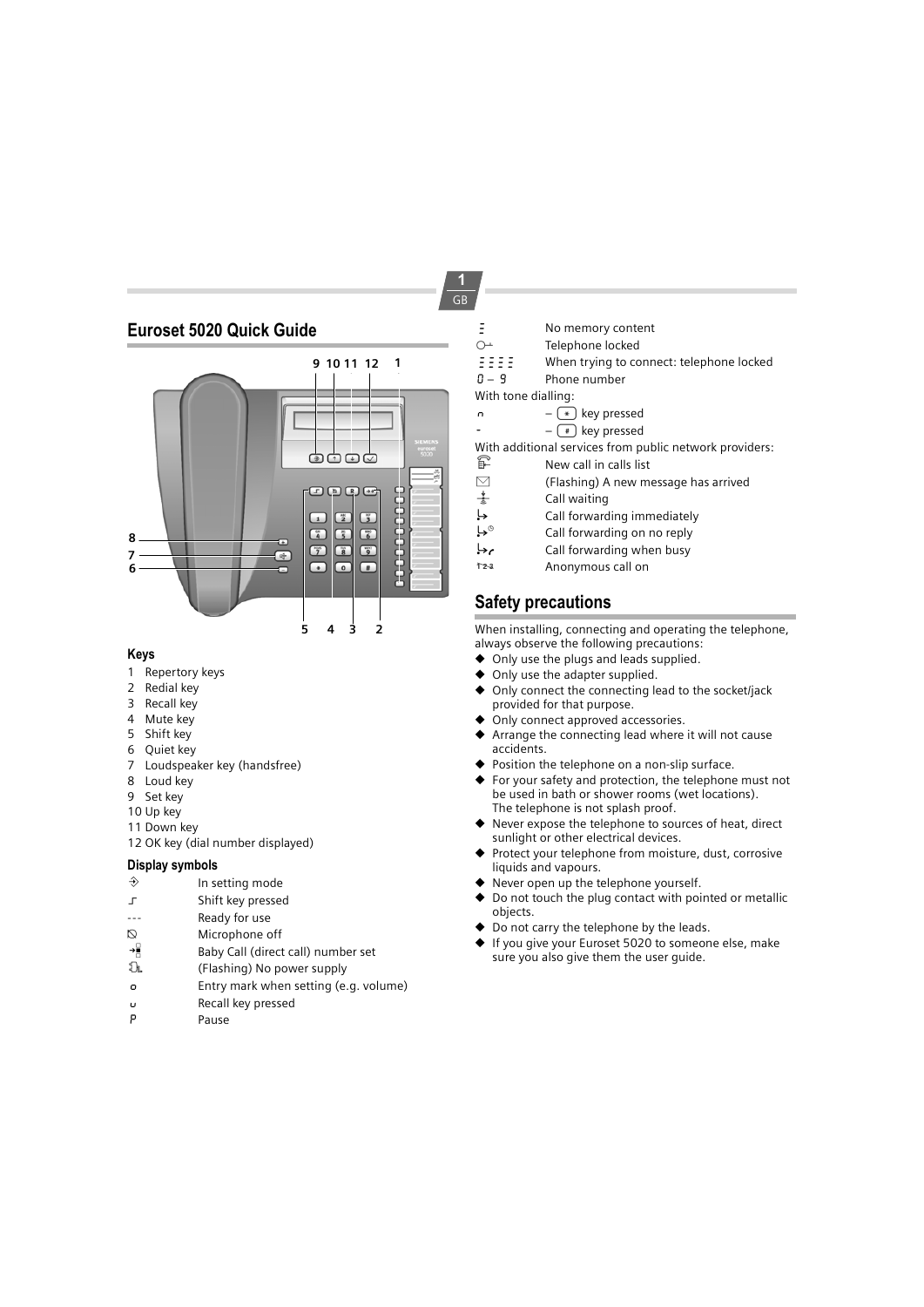## **Preparing the telephone for use**

#### **Recommended installation of telephone**

- ◆ Do not expose the telephone to direct sunlight or other sources of heat.
- Operate at temperatures between +5 $\degree$ C and +40 $\degree$ C.
- Maintain a distance of at least one metre between the telephone and radio equipment, e.g. wireless telephones, wireless pagers or TV sets. Otherwise, telephone communication could be impaired.
- ◆ Do not install the telephone in dusty areas as this can shorten the service life of the telephone.
- ◆ To clean, wipe with a moist or antistatic cloth only, never with a dry cloth (risk of electrostatic charging and discharge) or harsh cleaning agent.
- ◆ Furniture lacquer and polish can be damaged by contact with parts of the unit (e.g. device feet).

#### **Connecting**

Insert the short end of the coiled handset cord in the socket provided in the handset and the long end in the socket marked with an  $\rightarrow$  on the underside of the device. Plug the phone cord into the outlet on the wall and the other end into the socket marked with a  $\textcircled{\tiny{}}$  on the underside of the device. Plug the adapter into the socket identified with  $\textcircled{\tiny{}}$ and connect to the mains socket. Then your telephone is ready to use.



#### **Purpose of connecting to the mains using the adapter**

If your telephone is connected to the mains using the adapter, you can select and save all settings without lifting the handset (or without pressing the loud-speaker button). **Without** this mains supply, settings must be selected and saved with the handset lifted (or after pressing the loudspeaker button). Using the last number redial list and Calling Line Identification and selecting the phone number are only possible with main supply connection.

#### **Setting the internal clock**

|               | Initiate function.<br>The current set time is displayed in 24-hour<br>mode (default setting: 00:00). |
|---------------|------------------------------------------------------------------------------------------------------|
| М             | Enter the correct time in hours <hh> and<br/>minutes <mm> (24-hour mode).</mm></hh>                  |
| $\rightarrow$ | Press the Set key.                                                                                   |

## **Making calls**

#### **Dialling a number**

 $\blacktriangleright$   $\blacksquare$  Lift handset, dial number.

**or ...**

 $\blacksquare$   $\heartsuit$   $\blacktriangleright$  Dial number (you can delete wrongly entered digits with  $\overrightarrow{A}$  and then enter the correct digit) and press the OK key. After 2 seconds the number is dialled. Lift the handset if you want to talk via the handset.

Any digits after the 20th digit are moved from right to left in the display. The Last number redial key  $\rightarrow$  can be used to insert pauses when dialling, starting from the 2nd digit.

**Select phone number from the calls list** (if available): see 6.

#### **Activating/deactivating handsfree talking**

With this telephone you can also make calls (handsfree mode) or settings without lifting the handset if the adapter is connected. The best distance from the microhone for speaking is about 50 cm.

#### ◆ **Activating during a call via the handset**

 $(\overline{\mathbb{A}})$  +  $\longrightarrow$  With the Loudspeaker key pressed replace the handset.

#### ◆ **Activating before dialling the number**

 $\sqrt{4}$  Before dialling: hold down the Loudspeaker key until you can hear the dialling tone.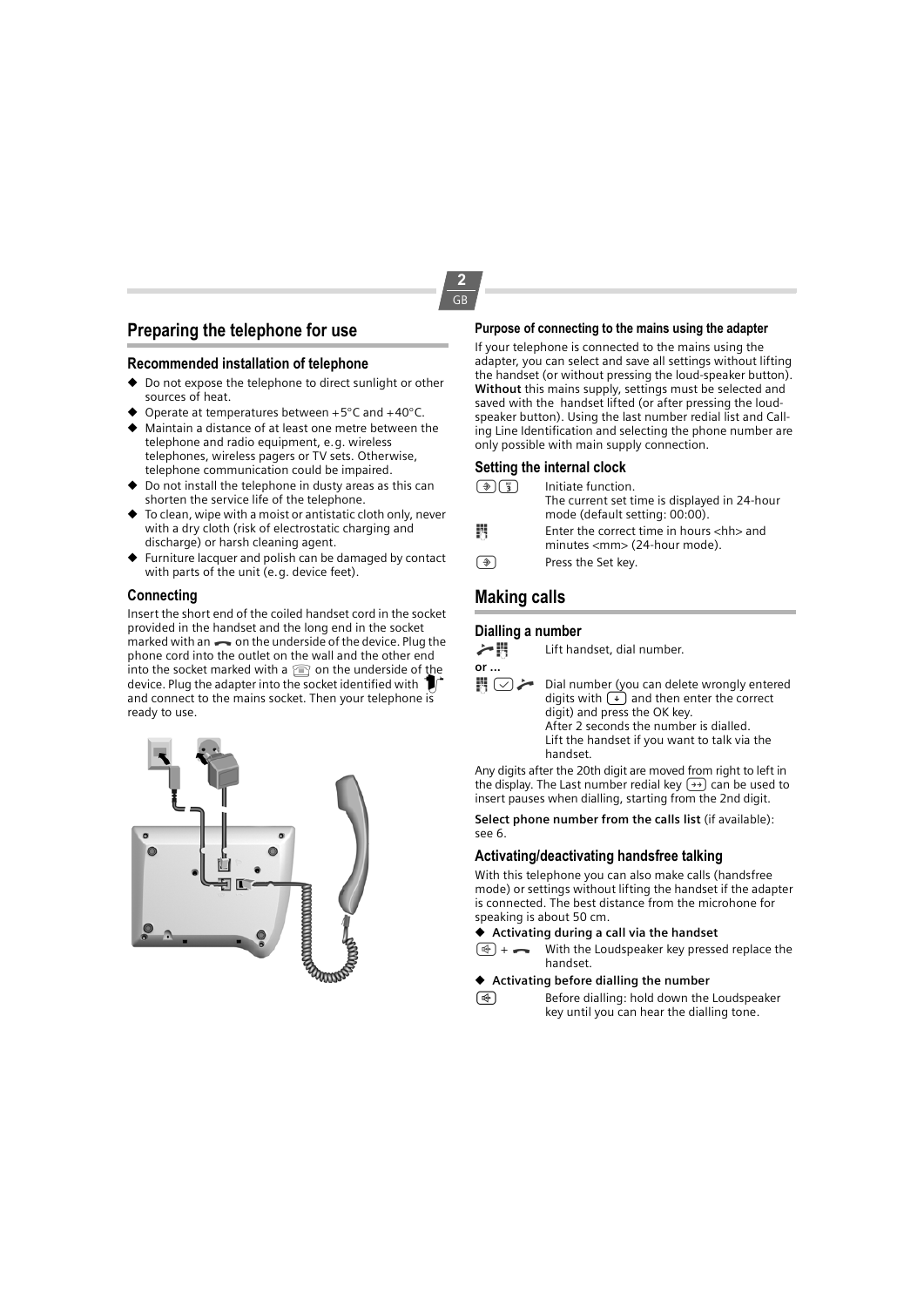#### **Deactivating handsfree talking**

Lift the handset during the call.

#### **Last number redial**

The last 5 numbers dialled (up to 32 digits) are saved automatically. You can retrieve these numbers from the last number redial list and dial them again:

#### **Redialling the last number dialled**

 $\leftarrow \rightarrow$  Lift the handset and press the last number redial key. The last number dialled is redialled immediately.

#### **Dialling from the last number redial list**

 $(\rightarrow)$  Without lifting the handset: Press the last number redial key. The last number dialled is displayed. (You can leave the last number redial list at any time by pressing  $(\mathbb{R})$ .)  $(\rightarrow)$ ... $(\rightarrow)$  Using the Down/Up key, scroll through the list to the desired number.  $\boxed{\smile}$  Press OK or  $\boxed{\uparrow\uparrow}$  key. After 2 seconds the number is dialled. Lift the handset if you want to talk via the handset.

## **Dialling using the repertory keys**

- Lift handset. (If necessary, press  $\boxed{-}$  for a 2nd level repertory key). **The Press repertory key. or ...**  $\Box$  Press repertory key. (If necessary, press  $\Box$ ) for
	- a 2nd level repertory key).
- Press OK or  $(\overline{\mathbb{Q}})$  key. After 2 seconds the number is dialled. Lift the handset if you want to talk via the handset.

## **Saving numbers**

Different telephone settings must be completed with the Set key  $(\widehat{\bullet})$  so that they are available permanently. In order to **cancel** without saving, e. g. after an incorrect entry, replace the handset instead of pressing  $\circledast$  at the end. The original setting is then retained.

#### **Saving with notebook function**

You can also save phone numbers during a conversation with the notebook function.

#### **Saving repertory numbers**

You can save up to 20 phone numbers (or even functions, see page 7) on both levels of the repertory keys.

- $\circledast$  Press the Set key. (For 2nd memory level, also press  $\boxed{-}$ .)
- **COLLET IS PRESS THE REPERT OF STARK** Press the repertory key under which you want to save the repertory number. A number that has already been saved is shown in the display. If the memory for this repertory key is empty, Eappears in the display **IN** Enter the number to be saved (up to 32 digits).

## **or ...**

**Saving from the calls list** (if service is available)

 $(\cdot)$ ... $(\cdot)$  Press the Down/Up key until the desired number appears in the display.

## **or ...**

- **Saving from the redial list**:
- $\overbrace{(\cdot)}^{\rightarrow}$  Press the last number redial key.<br>  $\overbrace{(\cdot)}^{\rightarrow}$  If necessary, press the Down/Up
- If necessary, press the Down/Up key until the desired number appears in the display.
- $\circled{)}$  Press the Set key.

After the 20th digit, any following digits are moved from right to left in the display.

#### **Delete all repertory numbers**

 $\bigcircled{4} \bigcircled{1} \bigcircled{1} \bigcircled{2} \bigcircled{5} \bigcircled{1}$ 

- Initiate function.
- ? Press the Set key.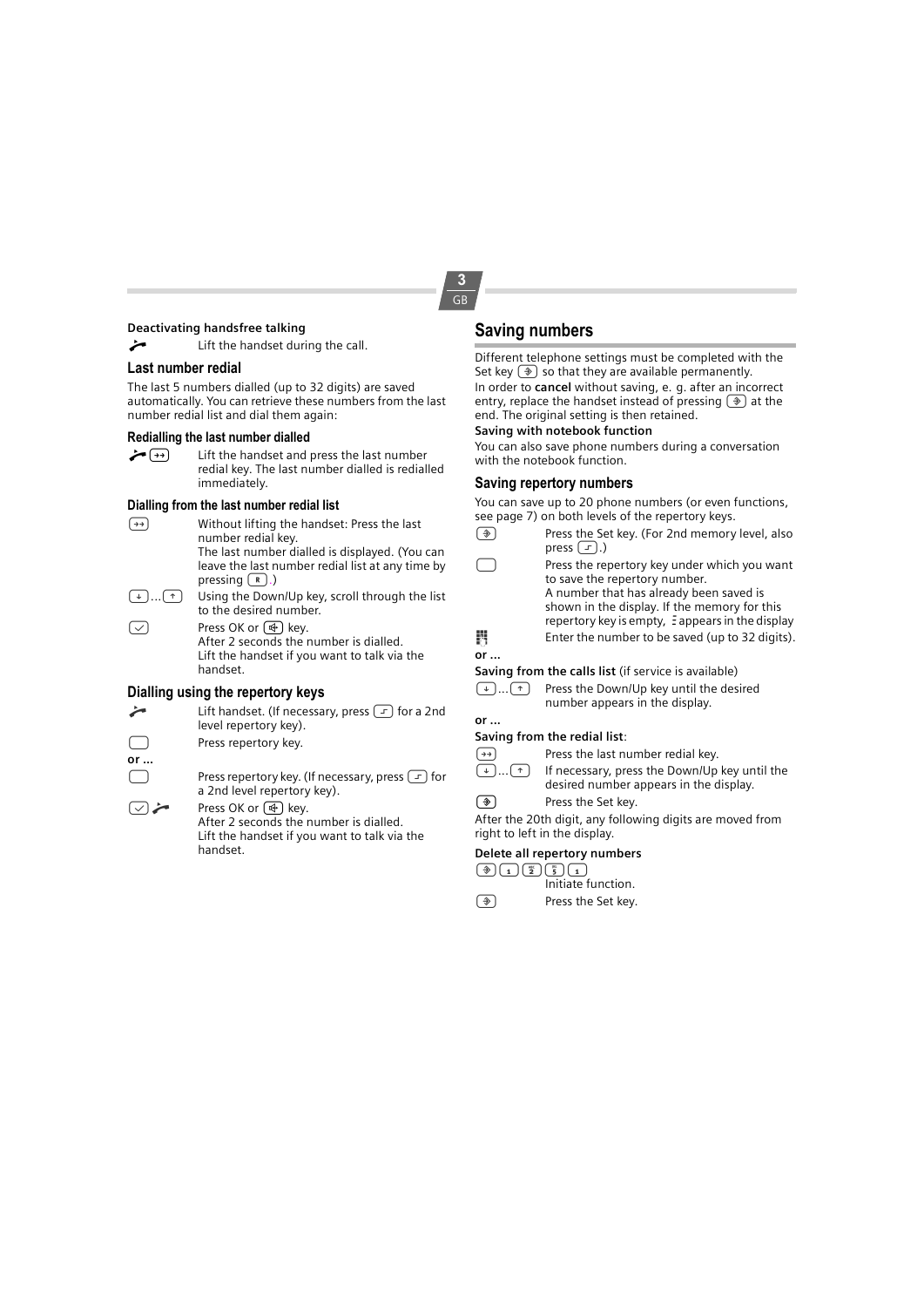## **Adjusting the telephone**

#### **Adjusting the ringer volume**

The volume of the ringer can be set to one of 4 levels and can also be deactivated completely (default setting: level 4). ◆ **To adjust when the telephone is idle:**

## $\circled{2}$   $\circled{5}$  Initiate function.



 $\overline{+}$ ... $\overline{(-)}$  Adjust the volume with the Loud/Quiet key. ? Press the Set key.

#### ◆ **To adjust while the telephone is ringing:**

Press  $\left(\frac{1}{2}, \ldots\right)$  before lifting the handset. The last value set is saved.

## **Setting the ringer frequency**

The frequency (speed) of the ringer can be set to one of three levels (default setting: level 3).

| $\left( \frac{1}{2} \right) \left( \frac{mg}{6} \right)$                | Initiate function.                         |  |
|-------------------------------------------------------------------------|--------------------------------------------|--|
| $\begin{pmatrix} 1 \end{pmatrix}$ $\begin{pmatrix} 3 \ 3 \end{pmatrix}$ | Press one of the keys 13:                  |  |
|                                                                         | 1: highest frequency; 3: lowest frequency. |  |
| $(\triangle)$                                                           | Press the Set key.                         |  |

#### **Setting the ringtone**

Ten different ringtones can be set for the ringer (default setting: ringtone 9).

### ◆ **To set with the telephone is idle:**

- $\overbrace{\bullet}^{x}$  Initiate function.<br>  $\overbrace{\bullet}^{x}$  Press one of the
- $\begin{array}{ll}\n\boxed{\bullet} \dots \boxed{\bullet} \\
\hline\n\end{array}$  Press one of the keys 0 ... 9<br>
Press the Set key.
	- Press the Set key.
- ◆ **To set while the telephone is ringing:**
- $\boxed{\bullet}$ ... $\boxed{\bullet}$  Press one of the keys 0 to 9.

#### **Setting the handset volume**

The volume on the handset can be set to one of 3 levels and saved (default setting: level 1).

- $\circled{2}$   $\circled{3}$  Initiate function.
- $\overline{+}\dots$   $\overline{-}$  Adjust the volume with the Loud/Quiet key.<br>  $\widehat{+}$  Press the Set key.
	- Press the Set key.

#### **Mute**

You can deactivate the telephone's handset and

- microphone. Then the other party can no longer hear you.
- During a call: Press the Mute key Activate: Press the key again.

## **Adjusting the loudspeaker**

While in handsfree mode, you can set the volume to one of 7 levels and save it (default setting: 1).

 $\overline{+}$ ... $\overline{-}$  Adjust the volume with the Loud/Quiet key.

## **Activating/deactivating the mute melody**

You can activate and deactivate the mute melody for the mute (default setting: on).

 $\left(\overline{\mathcal{D}}\right)\left(\overline{1}\right)\left(\overline{\mathcal{D}}\right)\left(\overline{\mathcal{D}}\right)$ Initiate function.



**0**) **0**: deactivate; **1**: activate.<br> **9** Press the Set key.

Press the Set key.

### **Baby call (direct call) number setting**

If a phone number is set for the Baby Call function, it is dialled automatically **when the telephone is locked** (s. "Activating/deactivating the telephone lock") after you lift the handset (or press the Loudspeaker key) and press any key (except  $\circledast$ ),  $\circledast$ ,  $\leftarrow$ ) and  $\circledast$ ). The telephone does not allow other phone numbers to be dialled, but incoming calls can be received.



Initiate function.

 $\blacksquare$  Enter direct call number (max. 32 digits).

 $\circled{)}$  Press the Set key.

When the baby call function is activated, you will see  $\rightarrow \mathbb{R}$ and  $O+$  in the display.

## **Deactivating**

 $\circledast$ 

Initiate function.  $\circled{)}$  Press the Set key.

#### **Deleting a baby call phone number**

 $\boxed{\bigcircledast}\boxed{1}\boxed{\bigcircledast}\boxed{\bigcircledast}$ 

- Initiate function.
- $\circled{)}$  Press the Set key.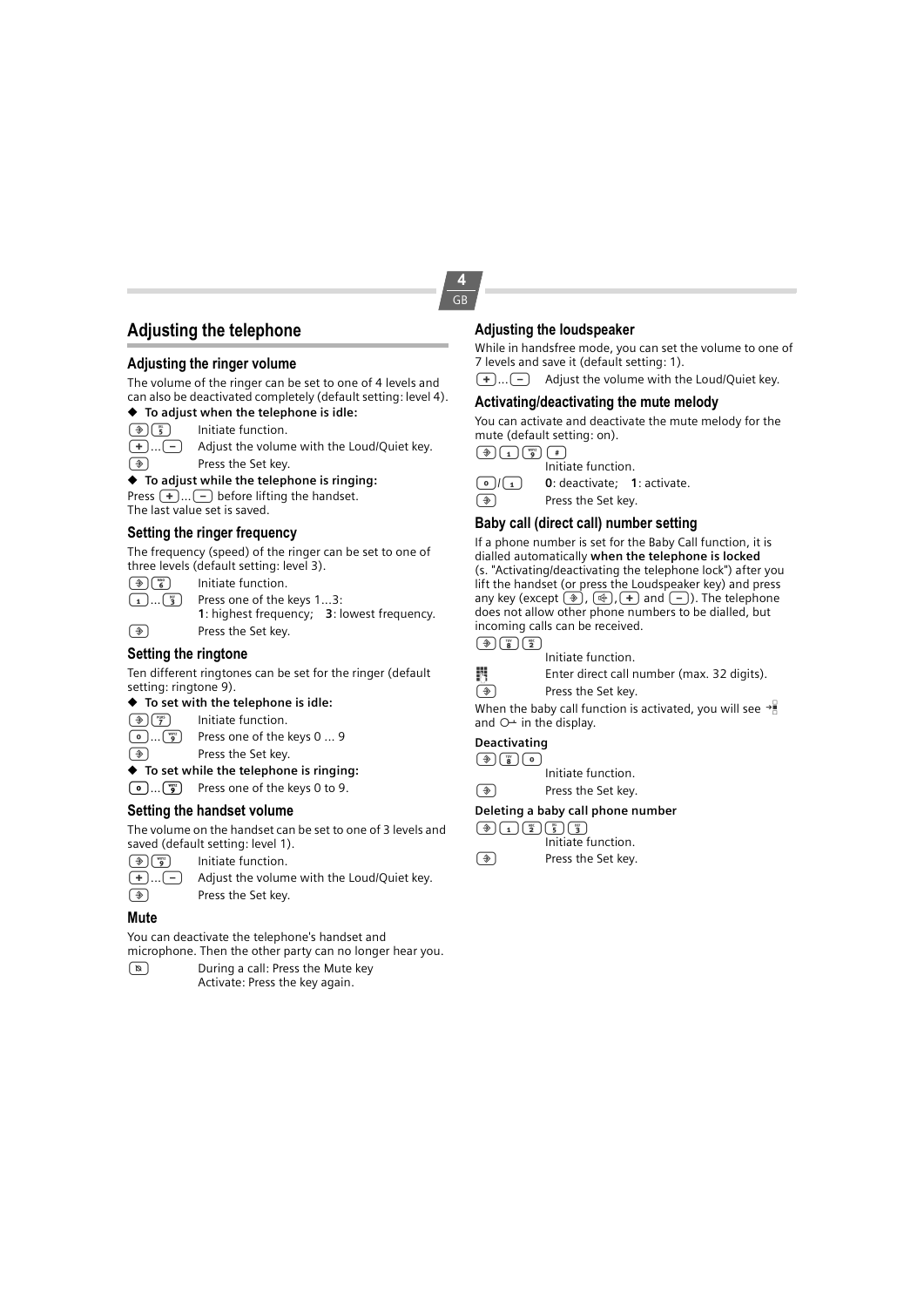#### **Activating/deactivating the telephone lock**

The telephone can be locked completely (with the exception of a baby call phone number if set) so that it cannot dial any phone numbers, including the baby call phone number. You can continue to receive incoming calls.

| $\bigcirc$ $\bigcirc$ |  | Initiate function |  |
|-----------------------|--|-------------------|--|

| .                       |                            |  |
|-------------------------|----------------------------|--|
| $\bigcirc$ / $\bigcirc$ | <b>0</b> : unlock; 1: lock |  |

? Press the Set key.

When the telephone is locked, you will see  $O^{\perp}$  in the display.

#### **Activate/deactivate call duration display**

The telephone can display the approximate call duration in the display (up to 99 min. 59 sec., default setting: on). If the call duration display is activated, the time display begins 8 seconds after the last digit is dialled.

 $\circledast$   $\circledast$   $\circledast$   $\circledast$ 

Initiate function.

 $\begin{bmatrix} 0 \end{bmatrix}$  **0**: deactivate; **1**: activate.

 $\circled{)}$  Press the Set key.

#### **Setting the pause time**

If necessary, the pause time of the Pause key  $\rightarrow$ ) (pause function from second input position) can be changed to 1, 3 or 6 seconds (default setting: 3 seconds).

 $\circledast \bullet \bullet \bullet \bullet \bullet$ Initiate function.

0...2 **0**: 1 sec.; **1**: 3 sec.; **2**: 6 sec.. ? Press the Set key.

#### **Changing the dialling mode**

 $\bigcirc$   $\bigcirc$   $\bigcirc$  Initiate function.<br>  $\bigcirc$   $\bigcirc$   $\bigcirc$  1: Tone dialling. 1: Tone dialling.

**2**: Pulse dialling without flash function.

 $\circled{)}$  Press the Set key.

#### **Changing dialling modes during a call**

If your telephone is set to pulse dialling and you want to use functions that require tone dialling (e.g. remote access to an answering machine), you can change the dialling mode during a call.

( $\overline{\ast}$ ) With an open connection: press the star key.<br>
Enter digits for remote control/data transfer.

Enter digits for remote control/data transfer.

The telephone is reset to the original dialling mode by hanging up the handset.

## **Operation on a PABX**

#### **Enter/delete an external line prefixe**

If you are using your telephone on a PABX, you may have to save one or more external line prefixes. A dialling pause is set automatically with the external line prefixe. You can save up to three external line prefixes.

|   | Initiate function.                                                                                                                                                                                                                                                                           |
|---|----------------------------------------------------------------------------------------------------------------------------------------------------------------------------------------------------------------------------------------------------------------------------------------------|
|   | If no external line prefixe has been set in a<br>location, $\Xi$ appears in the display.<br>If several external line prefixes are saved, these<br>are displayed next to one another; the current<br>external line prefixe to be edited flashes.<br>If necessary, use the $(4)$ key to toggle |
|   | between the external line prefixes displayed,<br>to edit them as follows:                                                                                                                                                                                                                    |
|   | To delete an external line prefix:                                                                                                                                                                                                                                                           |
|   | Press the Set key.                                                                                                                                                                                                                                                                           |
|   | To enter an external line prefixe:                                                                                                                                                                                                                                                           |
| M | Enter a one-to three-digit code.                                                                                                                                                                                                                                                             |
|   | Enter additional external line prefixes:                                                                                                                                                                                                                                                     |
|   | Press the Redial key, enter next external line<br>prefixe.                                                                                                                                                                                                                                   |
|   | Press the Set key.                                                                                                                                                                                                                                                                           |

#### **Recall key (on a PABX)**

During an external call, you can make a recall or divert the call. To do this, press the Recall key  $\left(\mathbb{R}\right)$ . The subsequent procedure depends on your PABX. By default, the Recall key is preset to a flash time (interruption time) of 90 ms for use of new features on **public** telephone systems. With a connection to a **PABX**, it may be necessary to change the flash time (e.g. 600 ms). To do this, please refer to the operating instructions for your PABX.

#### **Setting the flash time for the Recall key**

 $\bigcirc$   $\bigcirc$   $\bigcirc$   $\bigcirc$   $\bigcirc$   $\bigcirc$   $\bigcirc$   $\bigcirc$   $\bigcirc$ 

- Initiate function.
- $\boxed{\odot}$ ... $\boxed{\frac{\circ}{4}}$  Enter desired flash code: **0**: 90 ms (default setting); **1**: 120 ms; **3**: 375 ms:  $\circled{)}$  Press the Set key.
-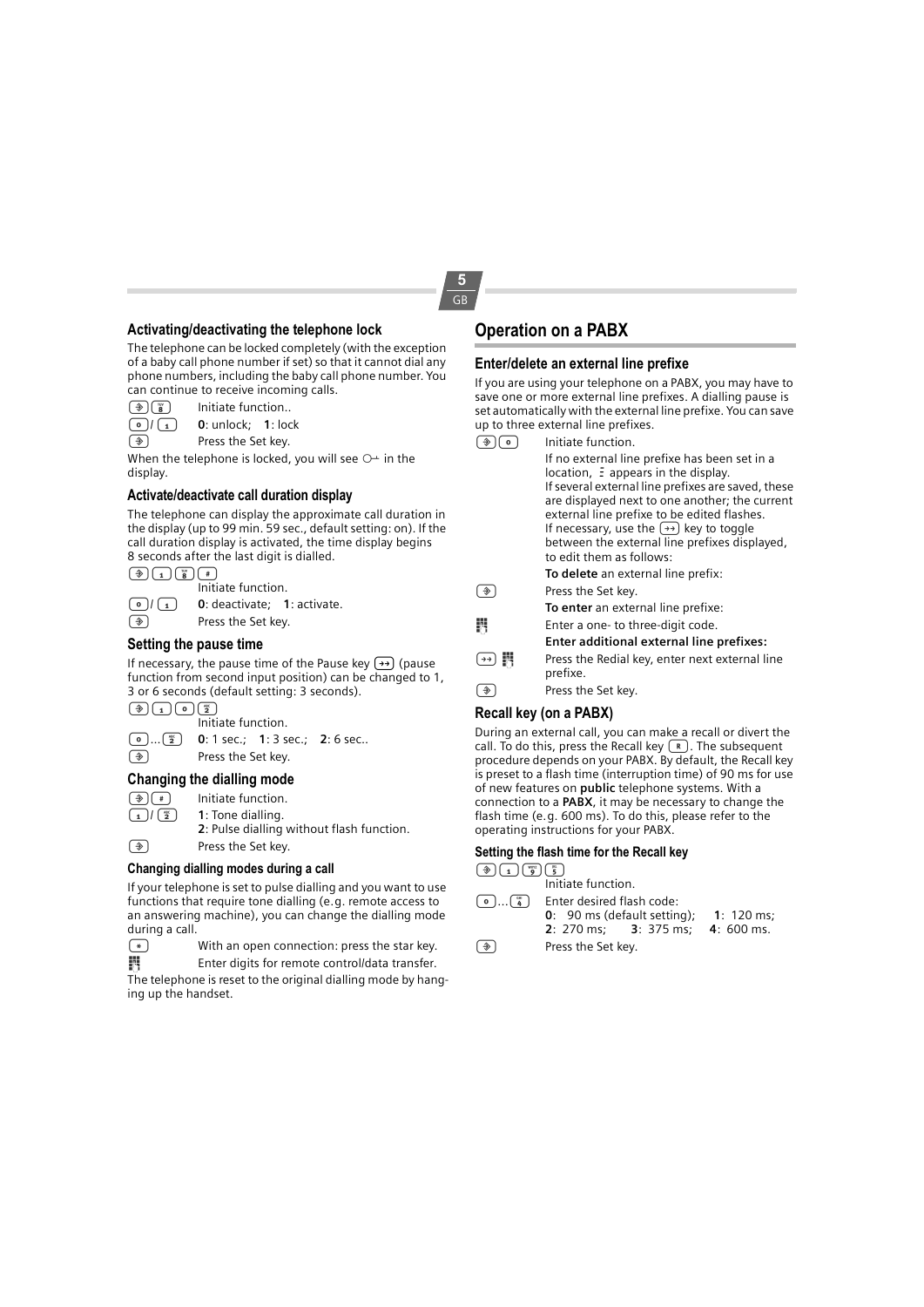## **Using functions for additional services of public telephone systems**

If you want to use services that are to be triggered with the Recall key, make sure beforehand that the correct flash time is set for the key.

## **Recall key (in public telephone systems)**

In public telephone systems, this key is required to use certain additional services.

The appropriate flashtime for the specific country must be set before using the Recall key can be used:

- ◆ Belgium, Netherlands, Switzerland: 120 ms (access code 1)
- France, Luxemburg, Portugal, Germany, Greece: 270 ms (access code 2)
- ◆ other European countries: 90 ms (access code 0).

## **Using Calling Line Identification**

Under **the following conditions**, the phone numbers of incoming calls are

- (a) shown on the display (up to the first 20 digits) and (b) automatically saved in a calls list:
- ◆ Both your network provider and the caller's network provider must offer Calling Line Identification.
- ◆ Both you and the caller must have requested this service (if necessary) from your respective network providers.

If these conditions are met, but a caller has suppressed Calling Line Identification before making the call, you will see ---P--- on the display instead of the phone number. If it has not been possible to identify the number for other (technical) reasons, you will see ---0--- or ---E--- on the display. Up to 20 digits can be shown on the display. Longer phone numbers are shown with the end of the number shortened.

## **Calls list**

The calls list includes up to 50 entries. If the same subscriber calls more than once, a new entry is not created. Up to 99 repeated calls are displayed in the additional information. **Sequence of list entries**: The most recent call is displayed in the first position (position number "01"). Older entries are moved downwards with each new incoming phone number until they are deleted from the list.

#### In the calls list

**6** GB

- you can scroll through the phone numbers displayed, query additional information:
- (a) date and time, if this is transferred from the telephone system, otherwise **only** the time according to the telephone's internal clock, (b) frequency of an incoming phone number,
- delete entries,
- save phone numbers from the calls list to a repertory key (see page 3),
- dial a displayed phone number directly.

### **Viewing caller histories and dialling phone numbers**

If there are entries in the calls list that have you have not yet seen,  $\mathbb{F}$  flashes in the display.

You can retrieve the calls list, scroll through its entries, view additional information about a call and call back directly:

| $\downarrow$ | Press the Down key.                                                                                                                                                                                                                                                                                                                                    |
|--------------|--------------------------------------------------------------------------------------------------------------------------------------------------------------------------------------------------------------------------------------------------------------------------------------------------------------------------------------------------------|
|              | The phone number of the most recent call<br>appears in the display. Its position number "01"<br>is displayed to the left of the number.<br>If the phone number contains more than<br>17 digits, the first 17 digits will be displayed<br>first, then the rest after one second. (You can<br>leave the calls list at any time by pressing $(\kappa)$ .) |
|              | To scroll through the calls list:                                                                                                                                                                                                                                                                                                                      |
| $\uparrow$   | Press the Down/Up key.                                                                                                                                                                                                                                                                                                                                 |
|              | To view additional information:                                                                                                                                                                                                                                                                                                                        |
| $\Gamma$     | Press the Shift key.                                                                                                                                                                                                                                                                                                                                   |
|              | The date and time of the displayed entry is dis-<br>played with the number of calls (on the right).                                                                                                                                                                                                                                                    |
|              | <b>Back to the calls list</b> (calling line display):                                                                                                                                                                                                                                                                                                  |
| F            | Press the Shift key again.                                                                                                                                                                                                                                                                                                                             |
|              | Dial the phone number:                                                                                                                                                                                                                                                                                                                                 |
|              | Press OK or $(\oplus)$ key.<br>After 2 seconds the number is dialled.<br>Lift the handset if you want to talk via the<br>handset.                                                                                                                                                                                                                      |
|              | Deleting entries in the calls list                                                                                                                                                                                                                                                                                                                     |
|              | Delete all entries at the same time                                                                                                                                                                                                                                                                                                                    |
|              |                                                                                                                                                                                                                                                                                                                                                        |

 $\lceil \cdot \rceil / \lceil \cdot \rceil$  Press the Down/Up key.

 $(*)$   $(*)$   $(*)$  Press the Set key, star key and Set key one after another.

The calls list is deleted and closed.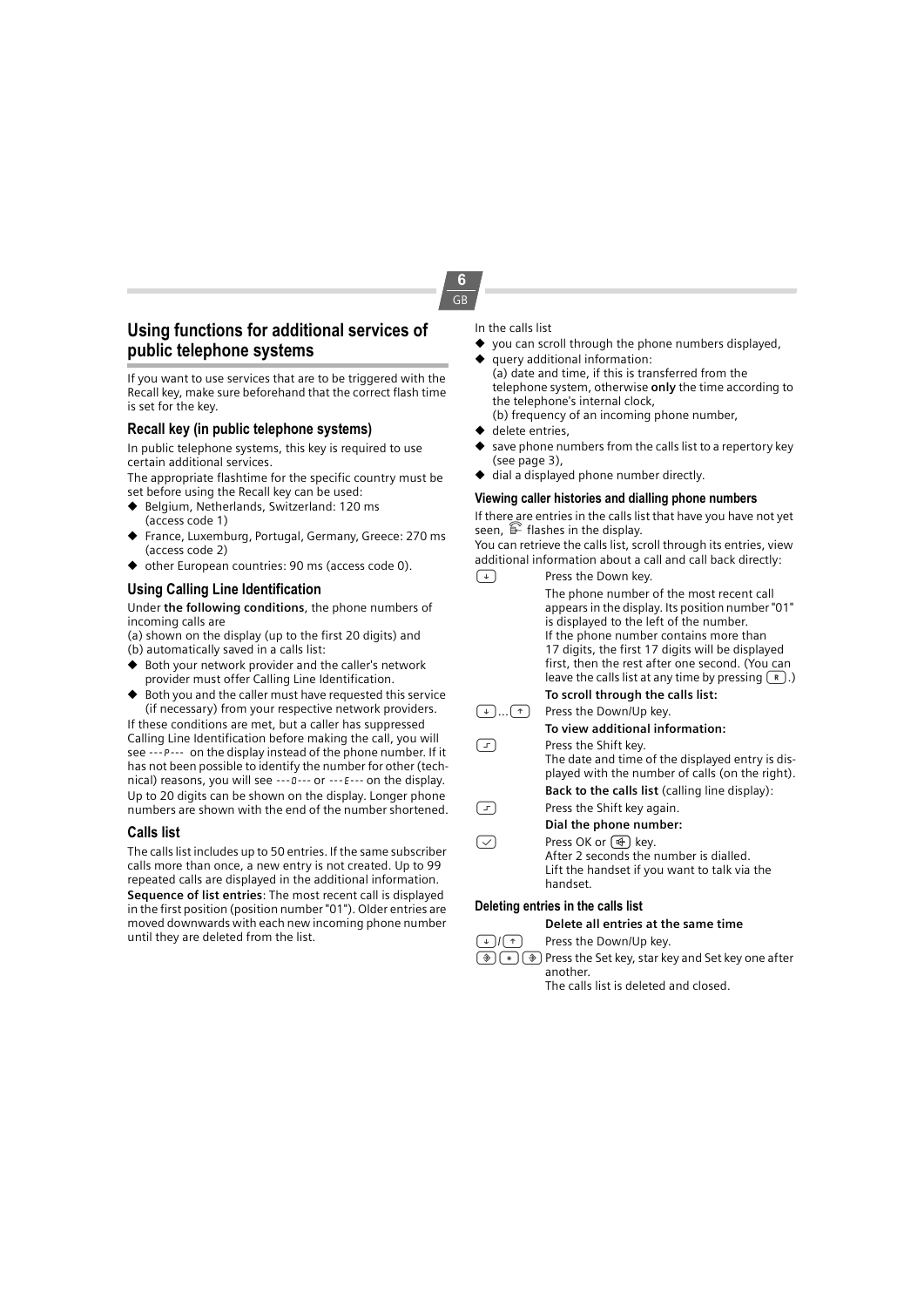**Delete individual entries**

 $\lceil \cdot \rceil$ ... $\lceil \cdot \rceil$  Scroll to the desired entry.

 $\circled{?}$  Press the Set key twice. The entry is deleted.

#### **Activating/deactivating display of the area code**

You can set the telephone so that the area code is not displayed for incoming calls. This can be useful, for example, if you cannot see the last digits of a long phone number on the display.

You can deactivate the display for 2 area codes (up to 5 digits each).

 $\left(\frac{4}{4}\right)$  Initiate function.

If no number has been set in a storage location  $\bar{z}$  appears in the display. If both storage locations are in use, these are displayed side by side; the current storage location to be edited flashes. If necessary, use the  $\rightarrow$  key to toggle between the storage locations displayed to edit them as follows: **Delete** a number:

#### $\circled{)}$  Press the Set key.

**Enter** a number:

 $\blacksquare$  Enter a one to five digit number.

- **Enter another** prefix:
- $(\rightarrow)$  **III** Press the last number redial key, enter next prefix.
- $\circled{)}$  Press the Set key.

## **"You have a message" display**

Different network providers offer services for saving messages (e.g. voice mail services).

If one or more **newly received** messages have been stored with the network provider, it may inform you via your telephone. In the display, this notification from the network provider is displayed with the flashing  $\boxtimes$  symbol and the phone number.

You can now dial the corresponding phone number in order to check the stored messages. If there are no more new messages for you, the  $\leq$  symbol disappears.

## **Using the repertory keys as "function keys"**

Different public telephone services/functions – possibly by order/request – can be selected via predetermined key combinations which you can obtain from your network provider. You can save the necessary key combinations like normal phone numbers on repertory keys and similarly "select" and also deactivate the service again.

#### **Note:**

If you activate the symbol display and save the function calls on the **2nd level of the repertory keys**, you can link the activation and deactivation of different services for each "function key" with the display or hiding of certain symbols on the display.

**Therefore, when setting the repertory keys** on the 2nd level, bear in mind that activating and deactivating the display symbols  $\mapsto$ ,  $\mapsto$ ,  $\mapsto$ ,  $\frac{4}{3}$  and  $\frac{1}{3}$  is linked to very specific keys in the 2nd level – regardless of the phone numbers or function calls stored on it!

#### **Deactivating/activating the symbol display for additional services**

Displaying the symbols can be activated or deactivated as needed. In the default setting, the display is activated.



Initiate function.



0/1 **0**: deactivate; **1**: activate.  $\circled{)}$  Press the Set key.

#### **Recommended assignment of symbols to keys**

When the symbol display  $\boxed{-}$  is activated and you then press one of the following repertory keys, the display symbol assigned to each is activated or deactivated respectively (key numbering from top to bottom):

| $\mathbf{F}$ | Assignment                          |     | Display<br>icon      |
|--------------|-------------------------------------|-----|----------------------|
|              | Call forwarding immediately         | on  | چا                   |
| 2            |                                     | off |                      |
| 3            | Call forwarding on no reply         | on  | $\mathsf{L}^{\circ}$ |
| 4            |                                     | off |                      |
| 5            | Call forwarding when busy           | on  | محيا                 |
| 6            |                                     | off |                      |
|              | Call waiting                        | on  | 士                    |
| 8            |                                     | off |                      |
| 9            | Anonymous call (only the next call) |     | 123                  |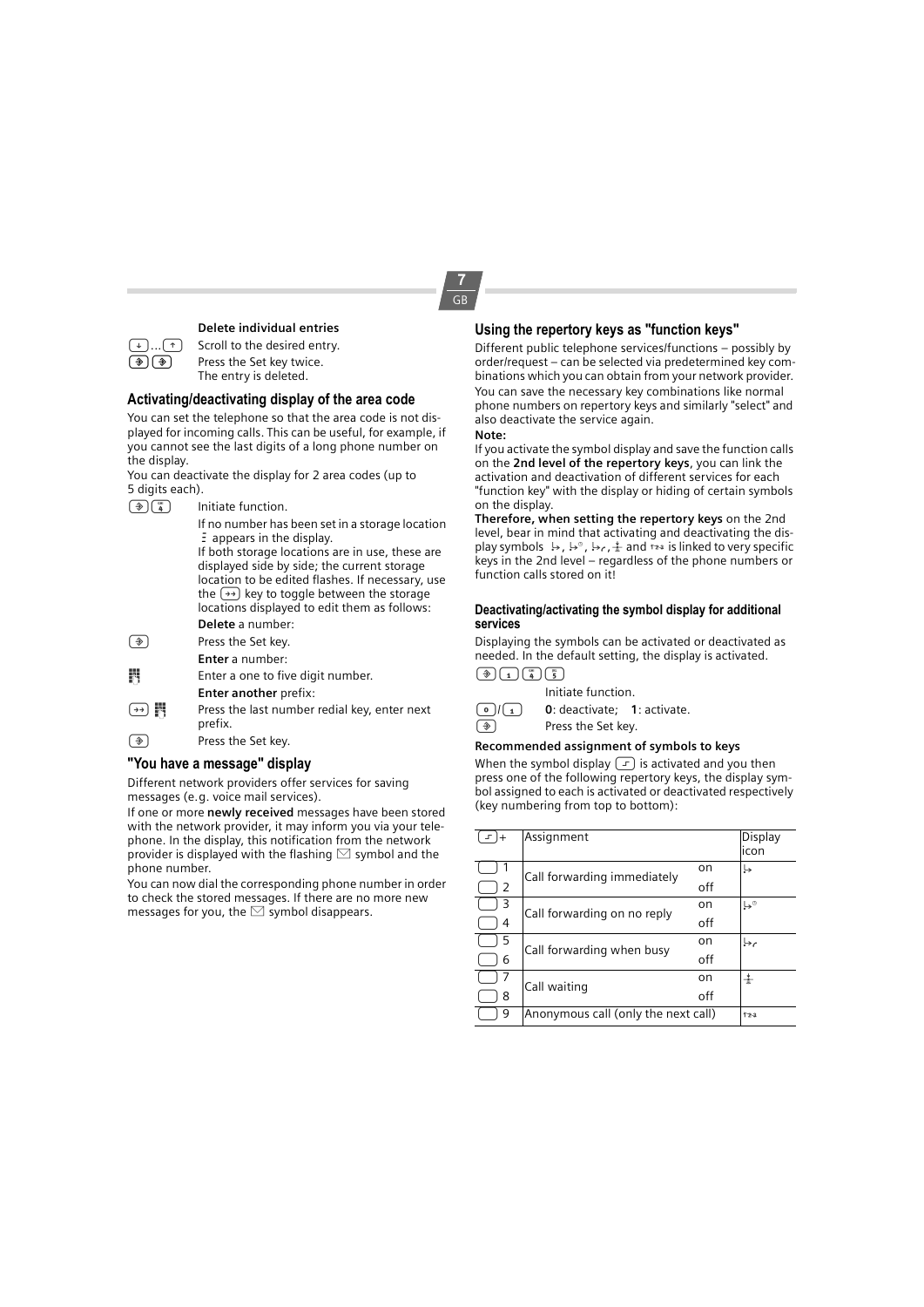# **8**

| Assigning/changing function keys |                                                                                                                                                                                                                                                                                                              |  |  |  |
|----------------------------------|--------------------------------------------------------------------------------------------------------------------------------------------------------------------------------------------------------------------------------------------------------------------------------------------------------------|--|--|--|
| ( ◈ )<br>[고]                     | Initiate function.                                                                                                                                                                                                                                                                                           |  |  |  |
|                                  | Press the function key (=repertory key) that is<br>to be assigned.                                                                                                                                                                                                                                           |  |  |  |
|                                  | If the function key is already assigned, the key<br>assignment appears in the display. If the mem-<br>ory for this function key is empty, $\Xi$ appears in<br>the display.                                                                                                                                   |  |  |  |
| 闁                                | Enter the key combination/code for the desired<br>service.                                                                                                                                                                                                                                                   |  |  |  |
|                                  | Important!                                                                                                                                                                                                                                                                                                   |  |  |  |
|                                  | If a part of the key combination to be saved<br>includes numbers/characters that must be<br>changeable (e.g. a phone number for a<br>forwarded call destination, or a time for the<br>appointment reminder), the shift key $\left( \right.$ $\left. \right.$ $\left. \right.$<br>must be used in this place. |  |  |  |
|                                  | During a later activation of the service, this key<br>makes the cursor for entering the changeable<br>part flash.                                                                                                                                                                                            |  |  |  |
| (◈                               | Press the Set key.                                                                                                                                                                                                                                                                                           |  |  |  |
|                                  | <b>Example: Call forwarding</b>                                                                                                                                                                                                                                                                              |  |  |  |
|                                  | In the following, you will see an example of repertory keys<br>used as "function keys". If the symbol display is activated, in<br>the "call forwarding" example when the service is activated,                                                                                                               |  |  |  |

used as "function keys". If the symbol display is activated, in the "call forwarding" example when the service is activated, the symbol provided for it is displayed, or hidden when the service is deactivated.

The key sequence for activating the function "call forwarding immediately" from your network provider consists of e.g. three parts:

| Select function   Forwarded call destination   End of                                                                                                | function |
|------------------------------------------------------------------------------------------------------------------------------------------------------|----------|
| $\left[\frac{1}{2}\right]\left(\frac{1}{2}\right)\left(\frac{1}{2}\right)\left(\frac{1}{2}\right)$ Phone number of the<br>forwarded call destination |          |

You now have the following options:

- ◆ You can dial the entire key sequence each time on the keypad.
- ◆ You can save the key sequence on **Repertory keys** as an **entire** function **together with the phone number** of a set forwarded call destination or

only the **select function** and the **function end**. With this, you still have the option to set a forwarded call destination that may change on a case-by-case basis.

| <b>GB</b> |                                                      |                                                                                                                                                                                                                                                  |  |  |  |
|-----------|------------------------------------------------------|--------------------------------------------------------------------------------------------------------------------------------------------------------------------------------------------------------------------------------------------------|--|--|--|
|           | Saving call forwarding on a function key             |                                                                                                                                                                                                                                                  |  |  |  |
|           | $\frac{1}{2}$ ) $\left( -1\right)$                   | Initiate function.                                                                                                                                                                                                                               |  |  |  |
|           |                                                      | Press the repertory key that is designated for<br>the symbol display " $\leftrightarrow$ on" (see page 7).<br>A number already saved is shown in the<br>display. If the memory for this repertory key is<br>empty, $\Xi$ appears in the display. |  |  |  |
|           | $\frac{1}{2}$ $\left( \frac{1}{1} \right)$<br>$\ast$ | $\sqrt{*}$<br>Enter the select function for "Immediate call<br>forwarding".                                                                                                                                                                      |  |  |  |
|           |                                                      | (a) Set the phone number for the<br>call forwarding                                                                                                                                                                                              |  |  |  |
|           | B                                                    | Enter the phone number of the forwarded call<br>destination.                                                                                                                                                                                     |  |  |  |
|           | $\#$                                                 | Press the hash key to mark the function end.                                                                                                                                                                                                     |  |  |  |
|           | $\Rightarrow$                                        | Press the Set key.                                                                                                                                                                                                                               |  |  |  |
|           | or                                                   |                                                                                                                                                                                                                                                  |  |  |  |
|           |                                                      | (b) Reserve changeable call forwarding                                                                                                                                                                                                           |  |  |  |
|           | F                                                    | Press the Shift key.<br>When "Call forwarding immediately" is acti-<br>vated later, this key makes the cursor for enter-<br>ing the phone number of the forwarded call<br>destination flash.                                                     |  |  |  |
|           | $\#$                                                 | Press the hash key to mark the function end.                                                                                                                                                                                                     |  |  |  |
|           | $\hat{\mathcal{D}}$                                  | Press the Set key.                                                                                                                                                                                                                               |  |  |  |
|           |                                                      | Activating call forwarding with a function key                                                                                                                                                                                                   |  |  |  |
|           | $\left( 1\right)$                                    | Lift handset, press Shift key.                                                                                                                                                                                                                   |  |  |  |
|           |                                                      | Press the repertory key for the symbol display<br>."on <del>د</del> ⊾"<br>$\rightarrow$ appears in the display.                                                                                                                                  |  |  |  |
|           |                                                      | (a) Phone number for call forwarding set                                                                                                                                                                                                         |  |  |  |
|           |                                                      | You may hear an announcement that the                                                                                                                                                                                                            |  |  |  |

Replace the handset. From now on, incoming calls will be forwarded to the forwarded call destination. Your telephone will not ring.

#### **(b) Changeable call forwarding**

service is activated.

**Fig.**  $\rightarrow$  Enter the phone number of the forwarded call destination, press the last number redial key to mark the end of the phone number entered. You may hear an announcement that the service is activated.